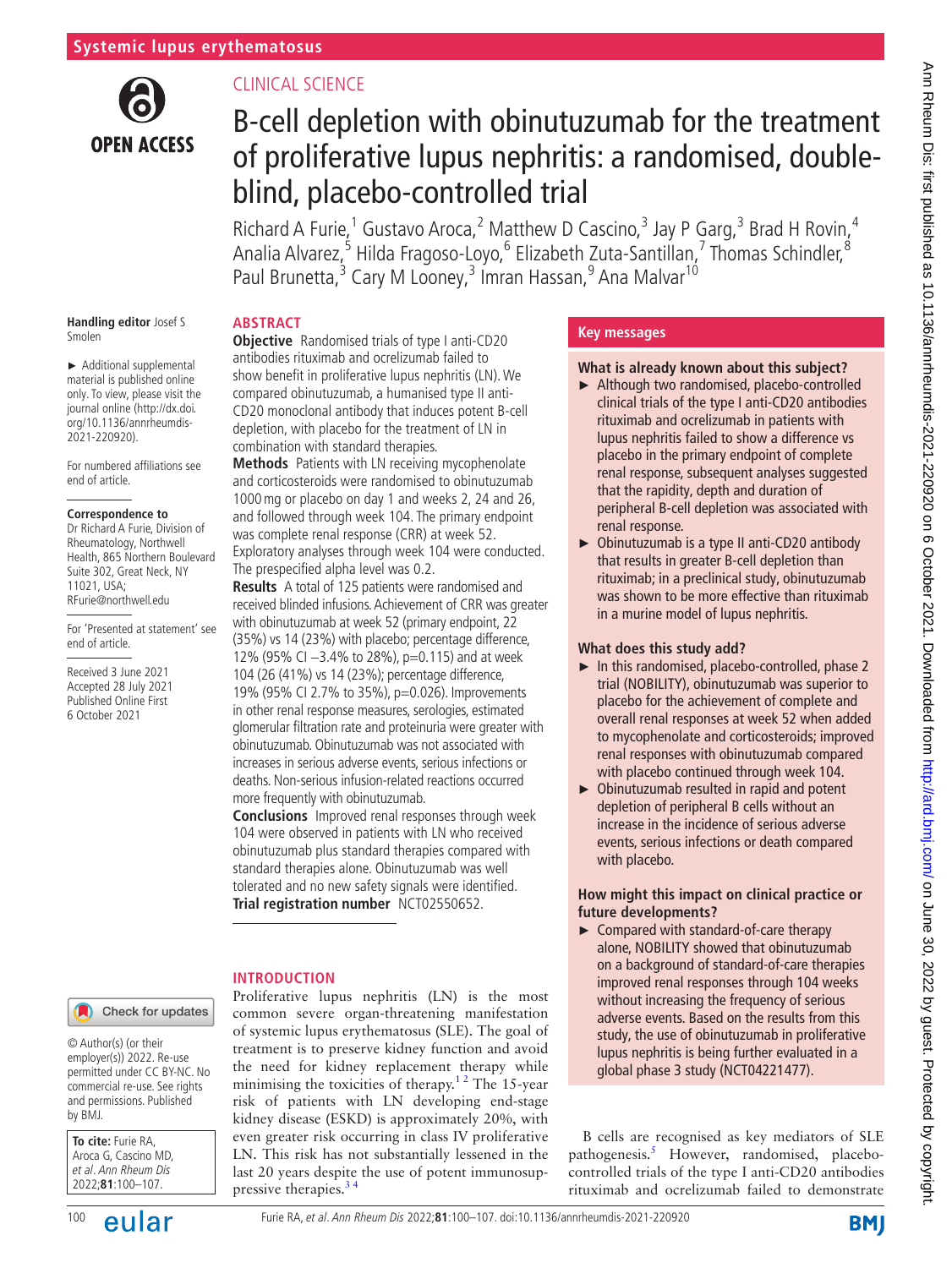



<span id="page-1-0"></span>**Figure 1** Patient flow diagram.

increases in rates of complete renal response (CRR) when added to standard-of-care immunosuppression. $6-8$  Substantial variability in the degree of B-cell depletion has been observed following rituximab administration to patients with SLE,

<span id="page-1-1"></span>

| Table 1 Baseline characteristics and demographics |                          |                     |  |  |  |
|---------------------------------------------------|--------------------------|---------------------|--|--|--|
|                                                   | Obinutuzumab<br>$(n=63)$ | Placebo<br>$(n=62)$ |  |  |  |
| Age-years                                         | $33.1 \pm 9.8$           | $31.9 \pm 10.1$     |  |  |  |
| Female-no (%)                                     | 55 (87)                  | 51 (82)             |  |  |  |
| Region-no (%)                                     |                          |                     |  |  |  |
| Latin America and the Caribbean                   | 38 (60)                  | 47 (76)             |  |  |  |
| Europe and Israel                                 | 18 (29)                  | 7(11)               |  |  |  |
| <b>USA</b>                                        | 7(11)                    | 8(13)               |  |  |  |
| Hispanic or Latino ethnicity-no (%)               | 42 (67)                  | 49 (79)             |  |  |  |
| Race-no (%)                                       |                          |                     |  |  |  |
| White                                             | 28 (44)                  | 26(42)              |  |  |  |
| American Indian or Alaska Native                  | 11 (18)                  | 17(27)              |  |  |  |
| <b>Black or African American</b>                  | 6(10)                    | 5(8)                |  |  |  |
| Asian                                             | 3(5)                     | 2(3)                |  |  |  |
| Other or unknown                                  | 15(24)                   | 12(20)              |  |  |  |
| Prior history of lupus nephritis-no (%)           | 32 (51)                  | 32 (52)             |  |  |  |
| Class IV lupus nephritis-no (%)                   | 40 (64)                  | 35(57)              |  |  |  |
| Concomitant class V lupus nephritis-no (%)        | 20(32)                   | 17(27)              |  |  |  |
| Serum creatinine-mg/dL                            | $0.87 + 0.34$            | $0.80 \pm 0.33$     |  |  |  |
| eGFR- $-mL/min/1.73 m2$                           | $102.0 \pm 30.6$         | $102.1 \pm 32.9$    |  |  |  |
| $UPCR$ <sub>g/g</sub>                             | $3.3 + 2.7$              | $2.9 + 2.5$         |  |  |  |
| Anti-dsDNA Ab >30 IU/mL-no (%)                    | 42 (67)                  | 46 (74)             |  |  |  |
| $C3 < 90$ mg/dL—no $(\%)$                         | 43 (68)                  | 37(60)              |  |  |  |
| C4 <16 mg/dL-no (%)                               | 37 (59)                  | 44 (71)             |  |  |  |

eGFR was calculated using the CKD-EPI creatinine equation.

Ab, antibody; CKD-EPI, Chronic Kidney Disease Epidemiology Collaboration; eGFR, estimated glomerular filtration rate; ULN, upper limit of normal; UPCR, urine protein-to-creatinine ratio.

Furie RA, et al. Ann Rheum Dis 2022;**81**:100–107. doi:10.1136/annrheumdis-2021-220920 101

and the presence of residual B cells in peripheral blood after rituximab treatment has been associated with inferior clinical responses in SLE and  $LN^{9-12}$  Resistance to B-cell depletion by type I anti-CD20 antibodies in SLE may occur via Fcγ receptor IIB (FcγRIIB)–mediated internalisation of CD20, ineffective complement-dependent cytotoxicity, decreased engagement of effector cells due to natural killer cell defects or Fc receptor polymorphisms and acquired deficiencies in antibody-dependent cellular phagocytosis[.12–15](#page-7-5)

Obinutuzumab is a humanised, type II anti-CD20 monoclonal antibody that has a distinct mode of binding to the CD20 antigen compared with type I anti-CD20 antibodies and is glycoengineered for greater affinity for the FcγRIII on effector cells. These properties promote greater antibody-dependent cellular cytotoxicity, superior direct B-cell killing, and, thus, less reliance on complement-dependent cytotoxicity than type I anti-CD20 antibodies.[16](#page-7-6) Because obinutuzumab does not elicit CD20 redistribution to membrane-bound lipid rafts or activate FcγRIIB, it is associated with reduced CD20 internalisation compared with type I anti-CD20 antibodies.<sup>[14 17 18](#page-7-7)</sup> Clinical superiority of obinutuzumab to rituximab for the treatment of chronic lymphocytic leukaemia and follicular lymphoma, when administered in combination with standard chemotherapy, has been demonstrated.[19 20](#page-7-8) Obinutuzumab exhibited greater B-cell cytotoxicity and activation of natural killer cells than rituximab in SLE patient samples and was more effective than rituximab in the treatment of murine LN.<sup>[13 14 21](#page-7-9)</sup>

The NOBILITY trial was conducted to test the hypothesis that enhanced B-cell depletion with obinutuzumab would increase the rate of CRR when added to background standard of care compared with standard of care alone. We report the results of a phase 2, multicentre, randomised, double-blind trial comparing obinutuzumab with placebo in patients with proliferative LN treated with mycophenolate and corticosteroids.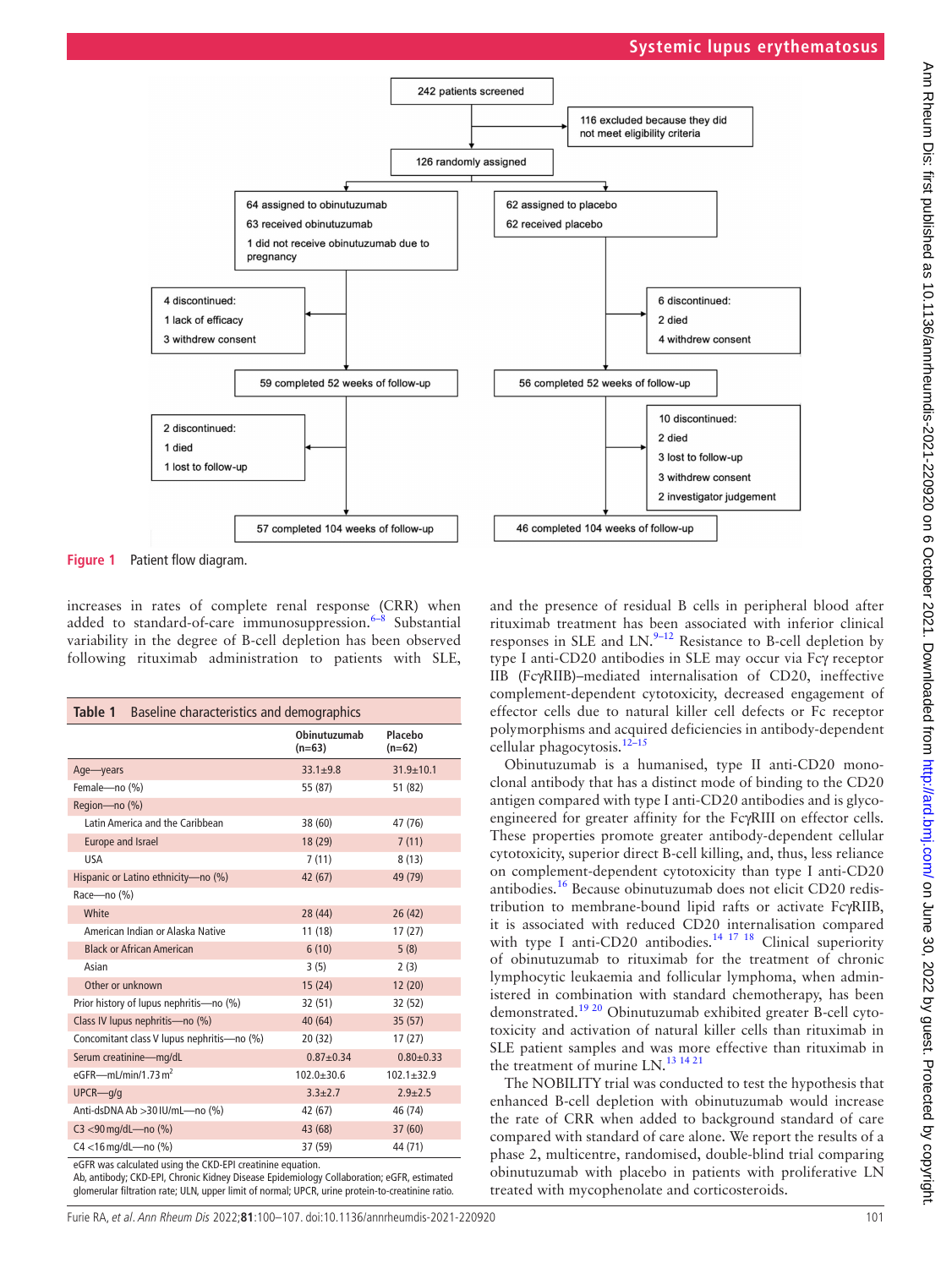

<span id="page-2-0"></span>**Figure 2** Renal responses over time. CRR, complete renal response; mCRR, modified CRR; MMF, mycophenolate mofetil; ORR, overall renal response.

## **METHODS**

#### **Study design**

This multicentre, double-blind, phase 2, randomised, controlled trial was performed at 43 sites in North America, South America, Europe and Israel. This trial was executed in accordance with the principles of the Declaration of Helsinki and Good Clinical Practice. All patients provided informed consent. Patients and/or the public were not involved in the design, conduct, reporting, or dissemination plans of this research.

### **Patients**

Eligible adults were aged 18–75 years, had SLE by American College of Rheumatology classification 1997 criteria, $^{22}$  kidney biopsy evidence of International Society of Nephrology/Renal Pathology Society 2003<sup>[23](#page-7-11)</sup> class III or IV active or active/chronic LN within 6 months of screening (concomitant class V was permitted), urine protein-to-creatinine ratio (UPCR) >1 from a 24-hour urine collection, and estimated glomerular filtration rate (eGFR) of  $\geq$ 30 mL/min/1.73 m<sup>2</sup>. The full protocol is available in [online supplemental file.](https://dx.doi.org/10.1136/annrheumdis-2021-220920)

## **Randomisation and masking**

Patients were randomly assigned (1:1) to receive either obinutuzumab 1000mg or placebo infusions. Randomisation was performed using an interactive web response system and stratified by race (Afro-Caribbean/African American vs others) and region (USA vs non-USA). Randomisation codes were kept within the interactive web response system for patients and investigators to remain masked to treatment allocation. The sponsor was masked to treatment allocation up to the week 52 database lock.

# **Procedures**

Obinutuzumab was administered as a blinded intravenous infusion of 1000mg on day 1 and weeks 2, 24 and 26, after premedication with blinded methylprednisolone 80mg intravenous to reduce the risk of infusion-related reactions. Patients randomly assigned to placebo received an intravenous placebo infusion on day 1 and weeks 2, 24 and 26 after infusion of placebo methylprednisolone. All patients received mycophenolate mofetil (MMF) (target dose 2–2.5g/day or equivalent dose of mycophenolic acid). Protocol-mandated corticosteroid treatment included methylprednisolone (a total of 1000–3000mg intravenous) and an oral corticosteroid regimen (initial prednisone dose: 0.5mg/kg/day, maximum 60mg/day, with taper to 7.5mg/ day by week 12). It was recommended that patients receive antimalarial medications, an ACE inhibitor or angiotensin receptor blocker, calcium and vitamin D at stable doses throughout the study. All patients were followed in a blinded fashion through week 104, and patients with persistent B-cell depletion were followed for safety and B-cell measurements thereafter.

Urinary protein excretion (measured by UPCR from a 24-hour urine collection and/or spot UPCR, preferably from a first morning void), serum creatinine, levels of autoantibodies and serum complement components were assessed at weeks 4, 12, 24, 36, 52, 76 and 104. Peripheral blood B-cells were measured at baseline and at weeks 2, 4, 12, 24, 52 and 104. Laboratory assessments were performed at a centralised laboratory. B cells were measured using a validated 6-colour, lyse/no-wash flow cytometry assay. Complement components were measured by immunonephelometry and anti-dsDNA titres by ELISA.

## **Outcome measures**

The primary endpoint at week 52 was the proportion of patients who achieved CRR, a composite measure requiring UPCR <  $0.5$ ,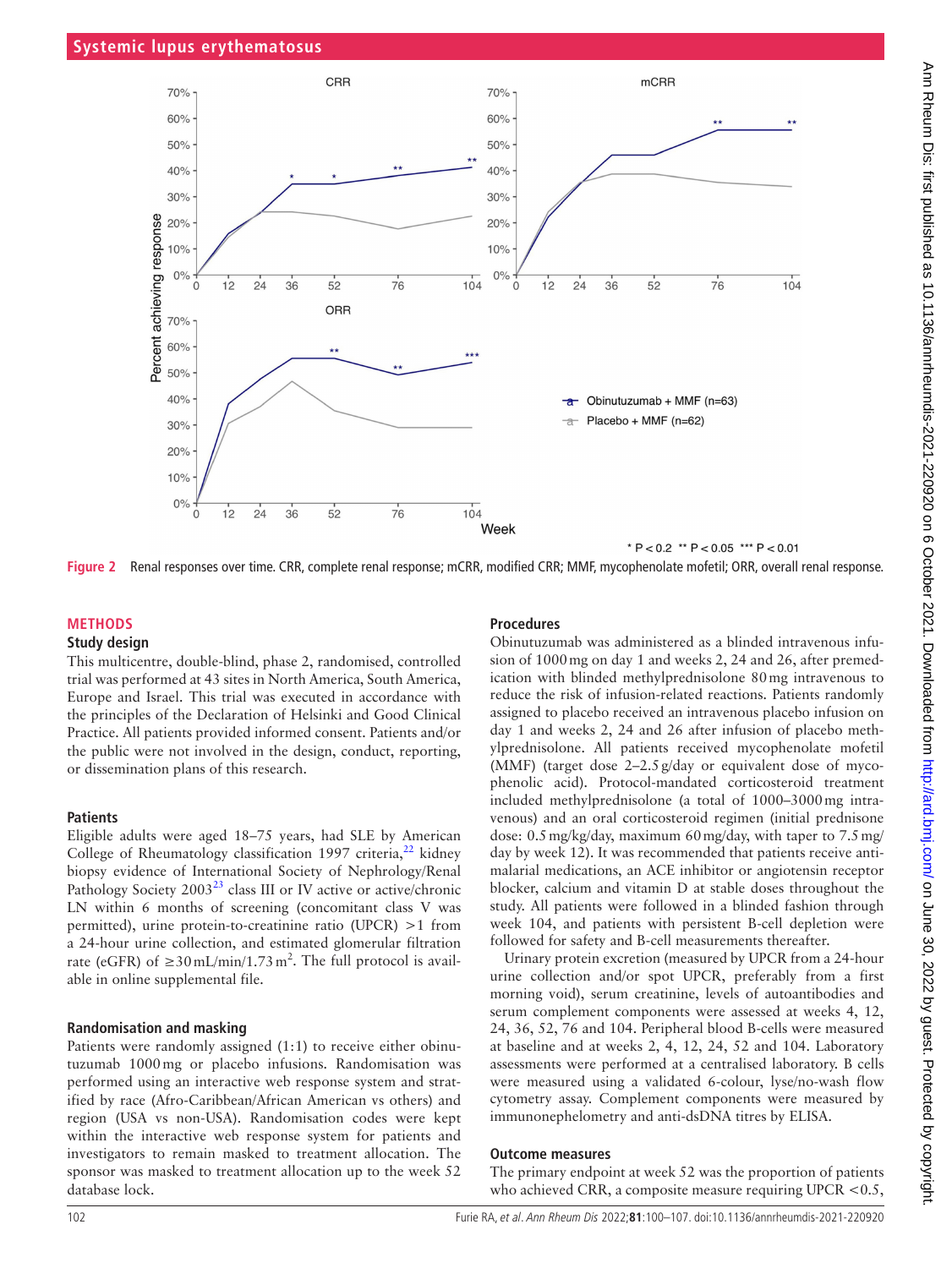<span id="page-3-0"></span>

| Primary and secondary endpoints at weeks 52 and 104<br>Table 2  |                          |                     |                            |         |                          |                     |                            |         |
|-----------------------------------------------------------------|--------------------------|---------------------|----------------------------|---------|--------------------------|---------------------|----------------------------|---------|
|                                                                 | Week 52                  |                     |                            |         | Week 104*                |                     |                            |         |
|                                                                 | Obinutuzumab<br>$(n=63)$ | Placebo<br>$(n=62)$ | Difference (95% CI)        | P value | Obinutuzumab<br>$(n=63)$ | Placebo<br>$(n=62)$ | Difference (95% CI)        | P value |
| <b>Primary endpoint</b>                                         |                          |                     |                            |         |                          |                     |                            |         |
| CRR, n (%)                                                      | 22 (35)                  | 14 (23)             | 12 (-3.4 to 28)            | 0.115   | 26(41)                   | 14(23)              | 19 (2.7 to 35)             | 0.026   |
| <b>Secondary endpoints</b>                                      |                          |                     |                            |         |                          |                     |                            |         |
| mCRR, n (%)                                                     | 29 (46)                  | 24 (39)             | $7(-10 \text{ to } 25)$    | 0.373   | 35 (56)                  | 21(34)              | 22 (5 to 39)               | 0.015   |
| ORR (CRR or PRR),<br>$n$ (%)                                    | 35 (56)                  | 22 (36)             | 20 (3.0 to 37)             | 0.025   | 34 (54)                  | 18 (29)             | 25 (8.2 to 42)             | 0.005   |
| Change in C3 from<br>baseline, meant (SE)                       | 30(3.4)                  | 12(3.5)             | 18 (8.0 to 27)             | < 0.001 | 29(3.4)                  | 11(3.4)             | 19 (8.9 to 28)             | < 0.001 |
| Change in C4 from<br>baseline, meant (SE)                       | 9.7(1.3)                 | 0.8(1.3)            | 8.8 (5.2 to 12)            | < 0.001 | 9.6(1.3)                 | 0.4(1.3)            | 9.3 (5.7 to 13)            | < 0.001 |
| Change in log anti-<br>dsDNA titre from<br>baseline, meant (SE) | $-0.91(0.12)$            | $-0.10(0.12)$       | $-0.81$ ( $-1.1$ to 0.48)  | < 0.001 | $-1.1(0.13)$             | $-0.05(0.13)$       | $-1.0$ ( $-1.4$ to 0.67)   | < 0.001 |
| Renal response components                                       |                          |                     |                            |         |                          |                     |                            |         |
| UPCR < $0.5$ , n $(\%)$                                         | 33 (52)                  | 24 (39)             | $14 (-3.6 \text{ to } 31)$ | 0.102   | 39 (62)                  | 23(37)              | 25 (7.8 to 42)             | 0.005   |
| SCr ≤15% increase<br>from baseline<br>and $\leq$ ULN            | 48 (76)                  | 38(61)              | $15 (-1.2 to 31)$          | 0.080   | 45 (71)                  | 32 (52)             | 20 (3.1 to 37)             | 0.019   |
| Urinary RBCs <10/HPF<br>without RBC casts                       | 52 (83)                  | 51 (82)             | $0.3$ (-13 to 13)          | 0.987   | 49 (78)                  | 41 (66)             | 12 (-4.0 to 27)            | 0.154   |
| No rescue<br>immunosuppression or<br>early discontinuation      | 57 (91)                  | 53 (86)             | $5(-6.4 \text{ to } 16)$   | 0.414   | 51(81)                   | 38 (61)             | 20 (4.1 to 35)             | 0.012   |
| CRR in prespecified subgroups                                   |                          |                     |                            |         |                          |                     |                            |         |
| Baseline proteinuria,<br>$n$ (%)                                |                          |                     |                            |         |                          |                     |                            |         |
| $UPCR < 3 (n=73)$                                               | 13 (38)                  | 12(31)              | $7.5$ ( $-14$ to 29)       | 0.468   | 16(47)                   | 12(31)              | 16 (-5.9 to 39)            | 0.147   |
| $UPCR ≥ 3 (n=47)$                                               | 8(31)                    | 2(10)               | $21 (-0.5 to 43)$          | 0.163   | 8(31)                    | 2(10)               | $21 (-0.5 to 43)$          | 0.098   |
| Baseline biopsy class,<br>$n$ (%)                               |                          |                     |                            |         |                          |                     |                            |         |
| Class III $(n=31)$                                              | 5(36)                    | 6(35)               | $0.4 (-33 to 34)$          | 0.952   | 3(21)                    | 7(41)               | $-19$ (-52 to 12)          | 0.338   |
| Class IV $(n=94)$                                               | 17 (35)                  | 8(18)               | $17 (-0.5 to 34)$          | 0.068   | 23(47)                   | 7(16)               | 31 (14 to 49)              | 0.001   |
| Baseline biopsy class,<br>$n$ (%)                               |                          |                     |                            |         |                          |                     |                            |         |
| No class V (n=88)                                               | 17 (40)                  | 9(20)               | 20 (0.8 to 38)             | 0.054   | 17(40)                   | 10(22)              | $17 (-1.7 to 36)$          | 0.117   |
| Class $V(n=37)$                                                 | 5(25)                    | 5(29)               | $-4.4$ ( $-33$ to 24)      | 0.825   | 9(45)                    | 4(24)               | $22 (-8.2 \text{ to } 51)$ | 0.187   |
| Post hoc endpoints                                              |                          |                     |                            |         |                          |                     |                            |         |
| UPCR < $0.8$ , n $(\%)$                                         | 41 (65)                  | 31 (50)             | 15 (-2.1 to 32)            | 0.085   | 45 (71)                  | 28 (45)             | 26 (9.6 to 43)             | 0.003   |

For all response analyses, non-response imputation was used after rescue immunosuppression or early discontinuation.

\*Week 104 analyses were exploratory and not adjusted for multiplicity.

†Adjusted mean from analysis of covariance model adjusting baseline measurement and stratification factors race and region.

.CRR, complete renal response (which required UPCR <0; CRR, complete renal response; HPF, high-power field; mCRR, modified CRR; ORR, overall renal response; PRR, partial renal response; RBC, red blood cell; SCr, serum creatinine; UPCR, urine protein-to-creatinine ratio.

normal renal function (serum creatinine ≤ULN) without worsening of baseline serum creatinine by more than 15%, and inactive urinary sediment (<10 red blood cells (RBCs)/high-power field (HPF) without RBC casts). Patients who received rescue therapies such as cyclophosphamide, rituximab, tacrolimus or pulse-dose corticosteroids (equivalent to methylprednisolone 500mg or greater) after baseline or who withdrew from the study prematurely were imputed as non-responders for all subsequent response endpoints.

Major secondary endpoints at week 52 were proportion of patients achieving a partial renal response (PRR), a composite measure requiring ≥50% reduction in UPCR from baseline to a value <1 (to <3 if baseline UPCR was  $\geq$ 3), serum creatinine not increased >15% from baseline and urinary RBCs <10/HPF or ≤50% increase over the baseline value; proportion of patients

achieving an overall renal response (ORR), which was met if CRR or PRR was achieved; proportion of patients achieving variations of the definition of CRR, including modified CRR (mCRR), a composite measure requiring UPCR  $\langle 0.5 \text{ g/g} \rangle$  and serum creatinine ≤ULN; changes in C3, C4 and anti-dsDNA antibody levels from baseline; and time to CRR and ORR. Additional prespecified endpoints included change in eGFR from baseline (as calculated using the Chronic Kidney Disease Epidemiology Collaboration (CKD-EPI) creatinine equation) and achievement of renal responses at other time points. A post hoc endpoint, the proportion of patients achieving UPCR  $<$  0.8 g/g, was added based on the predictive value of this cut-off for longterm outcome. $24$  Exploratory analyses were conducted to assess these measures at week 104.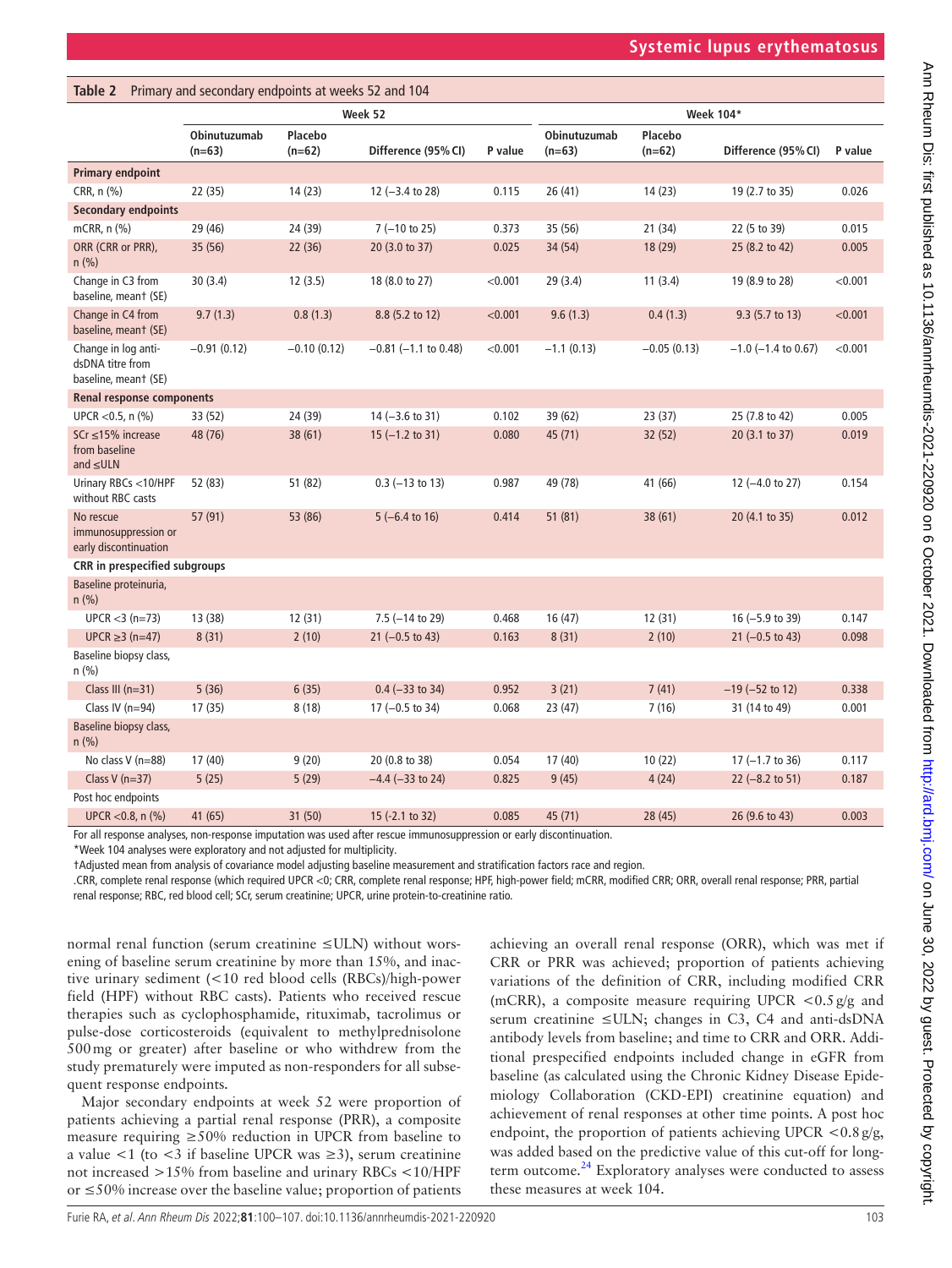#### **Statistical analyses**

Assuming a proportion of CRR responders at week 52 of 30% in the placebo group<sup>67</sup> and 50% in the obinutuzumab group (difference, 20%), 60 patients in each group were projected to yield 83% power to detect a significant difference using the Cochran-Mantel-Haenszel (CMH) test at a two-sided alpha of 0.2 for this proof-of-concept study. To control for type I error rate for the primary and secondary endpoints, hypothesis testing was conducted using a fixed sequence method, proceeding sequentially in a prespecified order starting from the primary endpoint and testing each endpoint after achieving statistical significance on the previous endpoint at an alpha of 0.2. Type I error rate was not controlled for exploratory analyses.

Efficacy analyses were done in a modified intention-to-treat population consisting of all randomised patients who had received ≥1dose of study drug. Safety analyses were grouped according to the treatment received. Infusion-related reactions were defined as any adverse event that occurred during or within 24 hours after infusion of obinutuzumab or placebo and was judged to be related to the infusion. Descriptive statistics were used to evaluate safety.

Renal response endpoints and other categorical variables were evaluated by CMH test accounting for the stratification factors. Change from baseline endpoints were analysed by analysis of covariance model with baseline measurement and the stratification factors as covariates. All statistical analyses were performed using SAS, V.9.4. An independent data monitoring committee regularly reviewed unblinded interim data.

## **RESULTS**

## **Patients**

Patients were enrolled from November 2015 through December 2017. Final data collection was on 19 December 2019. Two hundred and forty-two patients were screened, of whom 125 were randomised and received placebo (n=62) or obinutuzumab  $(n=63)$  in addition to mycophenolate and corticosteroids in Latin America and the Caribbean (n=85), Europe and Israel  $(n=25)$  and the USA  $(n=15)$ . The most common reason for screen failure was failure to meet the eligibility criteria. A total of 115 patients (92%) completed 52 weeks, and 103 patients (82%) completed 104 weeks of the protocol [\(figure](#page-1-0) 1).

Women comprised 85% of the study cohort, and the mean age was 33 years. Seventy-three per cent self-identified as Hispanic or Latino, and 43% were white. A total of 74% had class IV LN; the remainder had class III LN. Concomitant class V LN was present in 30%. Mean baseline values (±SD) were UPCR:  $3.12\pm2.56$ ; serum creatinine:  $0.84\pm0.33$  mg/dL; and eGFR:  $102.0 \pm 31.7 \,\text{mL/min}/1.73 \,\text{m}^2$ . The patients' disease characteristics at baseline were similar between treatment groups ([table](#page-1-1) 1).

#### **Efficacy**

A significantly greater proportion of patients in the obinutuzumab group achieved CRR than in the placebo group at week 52 (primary endpoint, 22 of 63 patients (35%) in the obinutuzumab group vs 14 of 62 patients (23%) in the placebo group; percentage difference, 12% (95% CI −3.4% to 28%),  $p=0.115$ ) and week 104 (26 of 63 patients (41%) in the obinutuzumab group vs 14 of 62 patients (23%) in the placebo group; percentage difference, 19% (95% CI 2.7% to 35%), p=0.026) ([table](#page-3-0) 2, [figure](#page-2-0) 2). A significantly greater proportion of patients in the obinutuzumab group achieved CRR and ORR (CRR or PRR) at weeks 52, 76 and 104 and mCRR at weeks 76 and 104 ([figure](#page-2-0) 2).



\*  $P < 0.2$  \*\*  $P < 0.05$  \*\*\*  $P < 0.01$  \*\*\*\*  $P < 0.001$ 

<span id="page-4-0"></span>**Figure 3** Change from baseline in laboratory parameters. Mean change from baseline was calculated with the last observation carried forward for missing data. If treatment failure occurred, the last measurement prior to treatment failure was used. eGFR, estimated glomerular filtration rate; MMF, mycophenolate mofetil; UPCR, urine protein-to-creatinine ratio.

In prespecified subgroup analyses, the benefit of obinutuzumab over placebo at 104 weeks was greatest among patients with baseline UPCR  $\geq$ 3 and those with class IV (as compared with class III) LN on renal biopsy [\(table](#page-3-0) 2). While obinutuzumab was not associated with increased CRR among patients with concomitant class V LN at week 52, the treatment effects of obinutuzumab over placebo among patients with and without concomitant class V disease were similar at week 104. A post hoc analysis showed that, compared with placebo, obinutuzumab was associated with greater achievement of UPCR <0.8 at week 104 (45 of 63 patients (71%) in the obinutuzumab group vs 28 of 62 patients (45%) in the placebo group; percentage difference, 26% (95% CI 9.6% to 43%), p=0.003).

Compared with placebo, obinutuzumab resulted in greater improvements from baseline in C3, C4 and anti-dsDNA antibodies at weeks 4 through 104 and UPCR at weeks 52 through 104 [\(table](#page-3-0) 2, [figure](#page-4-0) 3). Obinutuzumab also resulted in greater improvement in eGFR at week 4 and weeks 24 through 104 (adjusted mean difference,  $9.7 \text{ mL/min}/1.73 \text{ m}^2$  (95% CI 1.7) to 18),  $p=0.017$ ). In the placebo group only, mean eGFR was decreased compared with baseline from week 24 through week 104 [\(figure](#page-4-0) 3).

By week 104, nine patients (14%) in the obinutuzumab group and 15 patients (24%) in the placebo group received one or more rescue therapies. Of these, six patients in the obinutuzumab group and 11 patients in the placebo group received rescue with cyclophosphamide or anti-CD20 therapy. The median initial (day 1) prednisone dose was 30mg/day, and the median (IQR)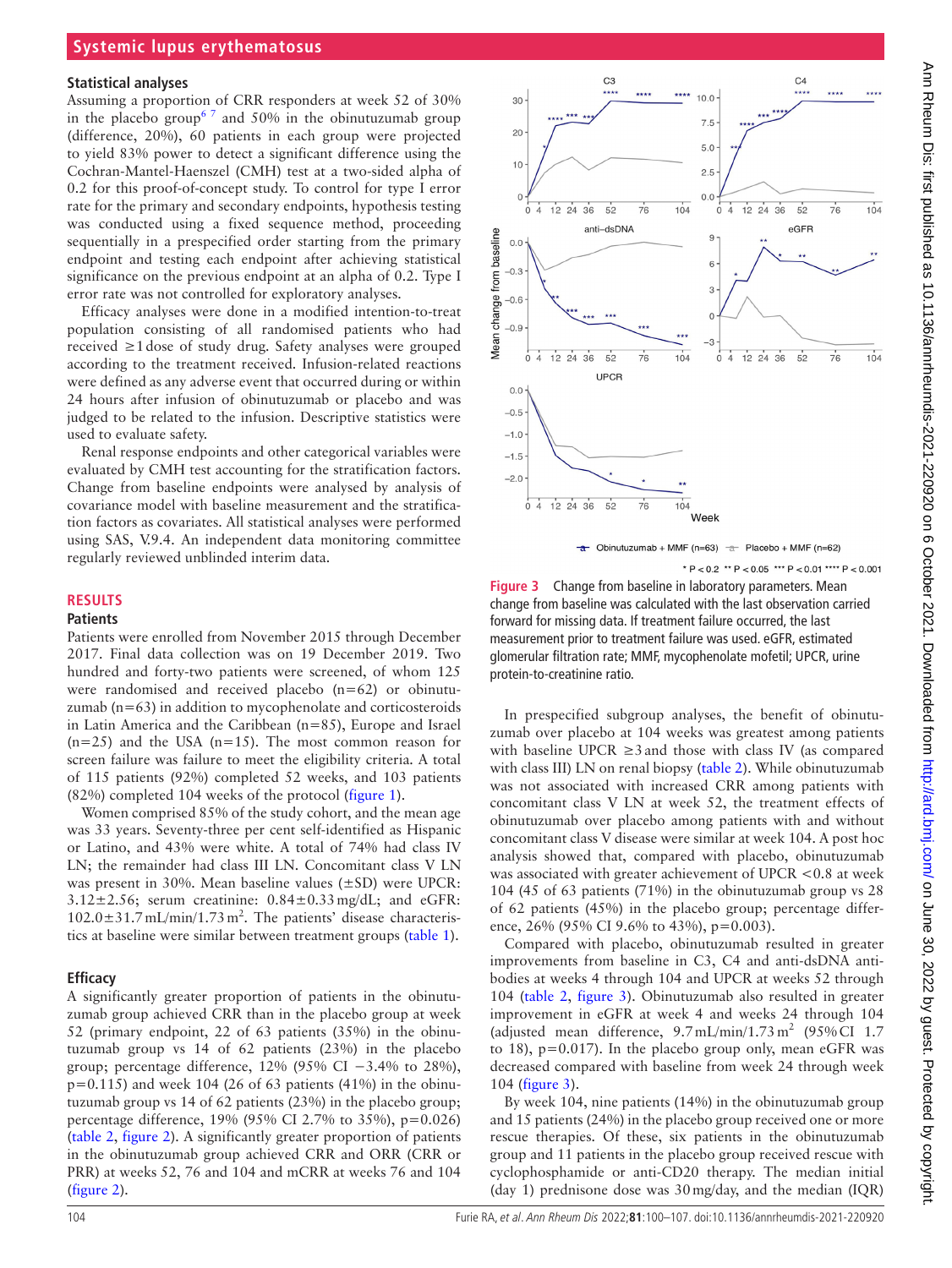

**Figure 4** Proportions of patients with B-cell depletion over time. B-cell depletion is defined as an absolute CD19 count ≤5 cells/µL. MMF, mycophenolate mofetil.

cumulative corticosteroid exposure was 6561 (5938–7473) and 6672 (5785–7380)mg of prednisone equivalent in the obinutuzumab and placebo groups, respectively, inclusive of both oral and intravenous corticosteroid doses through week 104. Through week 104, the median MMF dose was 2.0g/day in both groups. Thirty-eight patients (30%) required one or more MMF dose reductions due to adverse events, and nine patients (7%) received mycophenolic acid at some point during the trial.

Obinutuzumab resulted in rapid and sustained depletion of peripheral CD19<sup>+</sup> B cells to  $\leq$ 5 cells/ $\mu$ L [\(figure](#page-5-0) 4). In the obinutuzumab group, 98% were depleted at week 2, after one infusion, and 94% were depleted at week 52. At the next measurement, week 104, similar rates of B-cell depletion were seen in the obinutuzumab and placebo groups (16% and 12%, respectively). Depletion of memory B cells, naïve B cells, and plasmablasts, and increases in serum BAFF, were also observed with obinutuzumab ([online supplemental figure 1](https://dx.doi.org/10.1136/annrheumdis-2021-220920)). Obinutuzumab was associated with a rapid and sustained decrease in IgM levels compared with placebo; at week 104, the proportions of patients with IgM below the lower limit of normal were 33% and 8% for obinutuzumab and placebo groups, respectively [\(online supplemental table 1\)](https://dx.doi.org/10.1136/annrheumdis-2021-220920). In contrast, the prevalence of low IgG decreased over time in both treatment groups (9% and 4% in the obinutuzumab and placebo groups, respectively, had IgG below the lower limit of normal at week 104). Titres of preformed antibodies against tetanus, rubella and mumps did not differ between treatment groups over time (data not shown).

# **Safety**

One patient randomised to placebo inadvertently received obinutuzumab infusions during the first cycle and was included in the obinutuzumab group for safety analyses. Through week 104, 58 of 64 patients (91%) in the obinutuzumab group and 54 of 61 patients (89%) in the placebo group had at least one adverse event ([table](#page-6-0) 3). Sixteen of 64 patients (25%) in the obinutuzumab group and 18 of 61 patients (30%) in the placebo group had at least one

<span id="page-5-0"></span>serious adverse event [\(table](#page-6-0) 3); 5 of 64 patients (8%) in the obinutuzumab group and 11 of 61 patients (18%) in the placebo group had at least one serious infection. The most frequent adverse events with obinutuzumab were urinary tract infections and bronchitis.

Infusion-related reactions, defined as any treatment-related adverse event that occurred within 24 hours of a blinded infusion, occurred in 10 of 64 patients (16%) in the obinutuzumab group and 6 of 61 patients (10%) in the placebo group. These events included headache, tachycardia, nausea and hypertension, and were most common with the first infusion. None were serious and all resolved with supportive care.

Five deaths occurred through week 104, one in the obinutuzumab group (gastrointestinal perforation) and four in the placebo group (gastrointestinal haemorrhage, refractory SLE, progressive multifocal leukoencephalopathy (PML), respiratory infection). The fatal case of PML occurred in a patient assigned to placebo who received cyclophosphamide rescue approximately 6 months prior to the diagnosis of PML.

# **DISCUSSION**

Obinutuzumab was superior to placebo for the achievement of CRR and ORR in patients with proliferative LN when added to mycophenolate and corticosteroids. Greater improvements in anti-dsDNA antibodies, C3, C4, eGFR and proteinuria were also observed with obinutuzumab. Obinutuzumab resulted in rapid and potent depletion of peripheral CD19<sup>+</sup> B cells without an increase in the incidence of serious adverse events, serious infections or death compared with placebo. The treatment effect of obinutuzumab appeared to be greatest among patients with high levels of proteinuria at baseline and those with class IV LN. A similar treatment benefit was seen at week 104 among patients with and without concomitant class V disease.

We hypothesised that deeper and more durable depletion of B cells with obinutuzumab would result in superior clinical responses. NOBILITY used a similar design and patient population as the LUNAR trial, and comparison of CD19+ Bcell data suggests that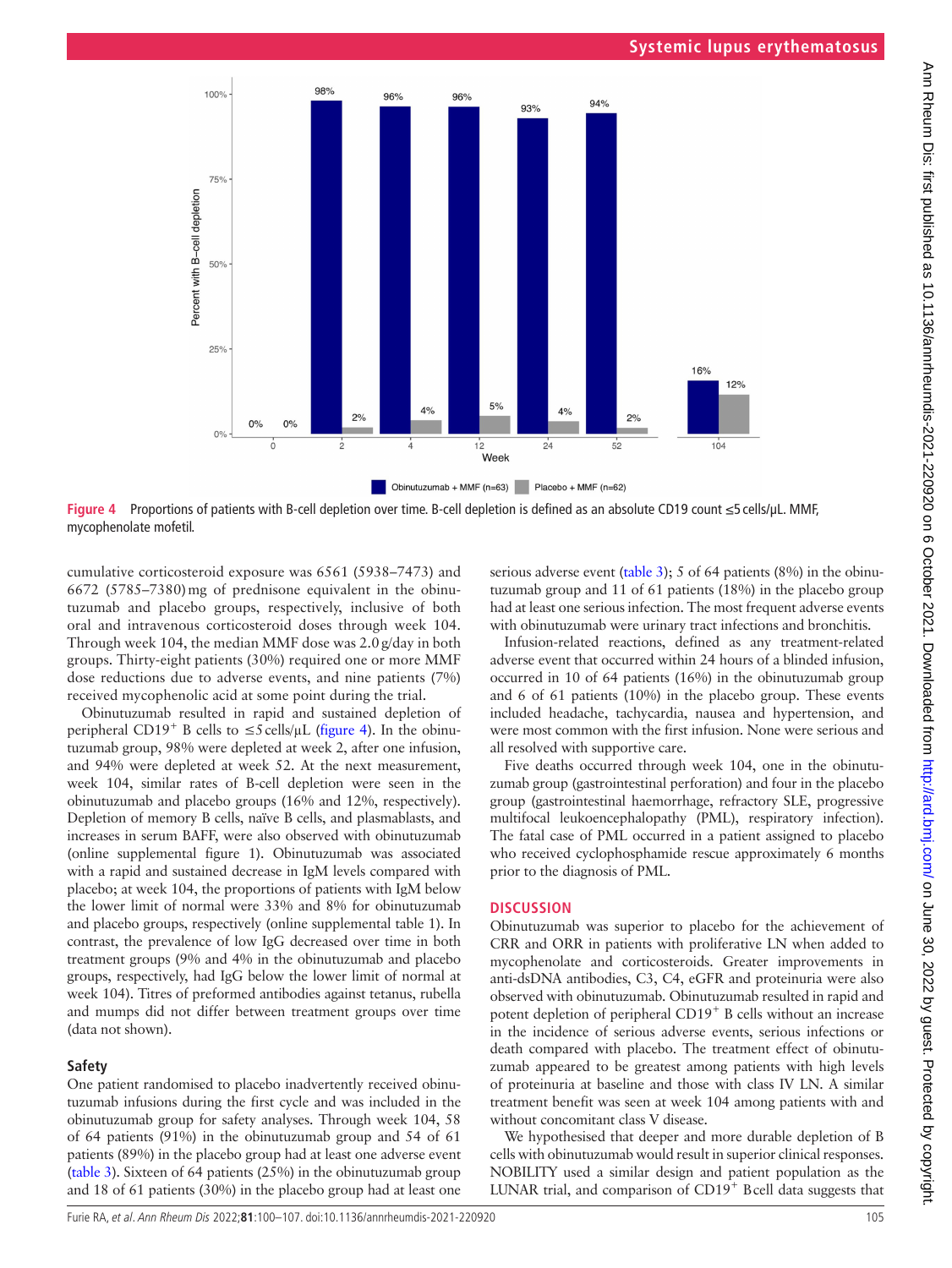<span id="page-6-0"></span>

|  |  | Table 3 Safety summary through week 104 |
|--|--|-----------------------------------------|
|  |  |                                         |

|                                            | Obinutuzumab n=64 | Placebo n=61 |  |
|--------------------------------------------|-------------------|--------------|--|
| Any adverse event                          | 58 (91)           | 54 (89)      |  |
| Deaths                                     | 1(2)              | 4(7)         |  |
| Serious adverse events                     | 16(25)            | 18 (30)      |  |
| Serious infection adverse events           | 5(8)              | 11(18)       |  |
| Infection adverse event                    | 48 (75)           | 38 (62)      |  |
| Most common adverse events*                |                   |              |  |
| Urinary tract infection                    | 15(23)            | 13(21)       |  |
| <b>Bronchitis</b>                          | 12 (19)           | 5(8)         |  |
| Herpes zoster                              | 9(15)             | 6(10)        |  |
| Abdominal pain                             | 7(11)             | 3(5)         |  |
| Infusion-related reaction                  | 7(11)             | 6(10)        |  |
| Nausea                                     | 6 (9)             | 3(5)         |  |
| Upper respiratory tract infection          | 6(9)              | 5(8)         |  |
| Hypertension                               | 6(9)              | 3(5)         |  |
| Anaemia                                    | 5(8)              | 4(7)         |  |
| Nasopharyngitis                            | 5(8)              | 6(10)        |  |
| Pharyngitis                                | 5(8)              | 4(7)         |  |
| Arthralgia                                 | 5(8)              | 4(7)         |  |
| Headache                                   | 5(8)              | 4(7)         |  |
| Conjunctivitis                             | 4(6)              | 2(3)         |  |
| Influenza                                  | 4(6)              | 2(3)         |  |
| Neutropaenia                               | 3(5)              | 3(5)         |  |
| <b>Diarrhoea</b>                           | 3(5)              | 5(8)         |  |
| Peripheral oedema                          | 3(5)              | 3(5)         |  |
| <b>Gastroenteritis</b>                     | 3(5)              | 6(10)        |  |
| <b>Sinusitis</b>                           | 3(5)              | 0            |  |
| Insomnia                                   | 3(5)              | 4(7)         |  |
| Frequent urination                         | 3(5)              | 0            |  |
| Cough                                      | 3(5)              | 1(2)         |  |
| Infusion-related reactiont                 | 10 (16)           | 6(10)        |  |
| Serious infusion related reaction          | $\overline{0}$    | $\pmb{0}$    |  |
| Progressive multifocal leukoencephalopathy | 0                 | 1(2)         |  |

Data are n (%) of patients. One patient randomised to placebo inadvertently received obinutuzumab during the first cycle. This patient is included in the obinutuzumab group for safety analyses. \*Events that occurred in at least 5% of patients in the obinutuzumab group.

†Includes all treatment-related adverse events that occurred in the 24 hours from the start of blinded obinutuzumab or placebo infusions.

obinutuzumab results in more rapid, deep, and durable peripheral B-cell depletion than rituximab [\(online supplemental table 2](https://dx.doi.org/10.1136/annrheumdis-2021-220920)).<sup>6</sup> The results from NOBILITY support prior reports correlating the degree and duration of B-cell depletion to clinical responses in  $LN^{9-11}$  Though all four doses of obinutuzumab were completed by 6months, there was increasing clinical benefit through 24 months, implying that prolonged time may be required for healing of the kidney and achievement of CRR. Observational data from other studies indicate that short-term responses are predictive of improved long-term kidney outcomes, and, consistent with this, obinutuzumab was associated with greater preservation of eGFR over  $2$  years.<sup>[24 25](#page-7-12)</sup> Taken together, these observations suggest the addition of obinutuzumab to standard therapy may more effectively prevent damage accrual and thus be more likely to preserve kidney function.

B-cell depletion with obinutuzumab was not associated with increases in serious adverse events at 2years. Obinutuzumab was associated with an increased prevalence of low IgM, but not low IgG, compared with baseline, and was not associated with reductions in concentrations of pre-existing protective antibodies, a pattern consistent with the preservation of CD20-negative longlived plasma cells. Similar to a previous study of obinutuzumab in patients with ESKD prior to kidney transplantation, $^{26}$  $^{26}$  $^{26}$  there were no severe infusion-related reactions or cases of severe thrombocytopaenia or neutropaenia, the most common severe toxicities seen with obinutuzumab in CLL and NHL (Gazyva US Prescribing

Information; Gazyvaro EMA Summary of Product Characteristics). In CLL and NHL, patients with high levels of circulating malignant B cells appear to be at greatest risk for infusion-related reactions, which occur as a result of rapid lysis of B cells with release of proinflammatory cytokines[.27](#page-7-14) Pretreatment quantitative and/or qualitative differences in circulating B cells therefore provide a potential mechanistic basis for the apparent lower incidence and severity of infusion-related reactions and cytopeanias with obinutuzumab in non-malignant conditions. In addition, high-dose background corticosteroids may have reduced the frequency and severity of infusion-related reactions as suggested by a non-randomised study in patients with CLL comparing prolonged corticosteroid premedication or standard premedication prior to the first obinutuzumab infusion.<sup>28</sup>

Approximately two-thirds of patients in this study were enrolled from Latin American countries, and similar to other recent LN studies, only a small proportion of our study population was of African ancestry[.29 30](#page-7-16) This proof-of-concept study does not permit conclusions to be drawn regarding differences in treatment effect by region or ancestry. The use of blinded preinfusion methylprednisolone (active in the obinutuzumab group, placebo in the placebo group) prior to infusions at baseline and weeks 2, 24 and 26 could have biased towards a clinical benefit of obinutuzumab, although the durability of the observed treatment effect (through week 104) and the similarity of cumulative corticosteroid exposure between treatment groups argue against a substantial effect from this difference. Finally, this study had a limited sample size, a prespecified alpha level of 0.2, and no typeI error control for analyses after week 52; hence, these results require confirmation in a larger study.

Results from the present study indicate that B cells play a key role in LN pathogenesis and demonstrate that obinutuzumab contributes to improved clinical responses without increasing the frequency of serious safety events. Despite widespread use of immunosuppressive therapies for LN, the risk of ESKD has not been substantially reduced in recent decades.<sup>4</sup> This underscores the critical need for more efficacious and safer therapies for patients with proliferative LN. The use of obinutuzumab in proliferative LN is being further evaluated in a global phase 3 study (NCT04221477).

#### **Author affiliations**

<sup>1</sup>Division of Rheumatology, Northwell Health, Great Neck, New York, USA <sup>2</sup>Universidad Simón Bolívar and Clínica de la Costa, Barranquilla, Colombia

- <sup>3</sup>Genentech Inc, South San Francisco, California, USA
- 4 Division of Nephrology, Department of Medicine, The Ohio State University, Columbus, Ohio, USA

5 CEMIC, Buenos Aires, Argentina

<sup>6</sup>Department of Immunology and Rheumatology, Instituto Nacional de Ciencias

Médicas y Nutrición Salvador Zubirán, Mexico City, Mexico

7 Instituto de Ginecología y Reproducción, Lima, Peru

<sup>8</sup>F. Hoffmann-La Roche AG, Basel, Switzerland<br><sup>9</sup>Hoffmann La Roche Ltd, Mississauga, Ontari

- 
- <sup>4</sup>Hoffmann-La Roche Ltd, Mississauga, Ontario, Canada<br><sup>10</sup>Organización Médica de Investigación, Buenos Aires, Argentina

#### **Presented at**

This work was presented at the American Society of Nephrology (ASN) Kidney Week 2019, American College of Rheumatology (ACR) Annual Meeting 2019 (Furie R, Aroca G, Alvarez A, Fragoso-Loyo H, Zuta Santillan E, Rovin B, Schindler T, Hassan I, Cascino M, Garg J, Malvar A. A Phase II Randomised, Double-Blind, Placebo-Controlled Study to Evaluate the Efficacy and Safety of Obinutuzumab or Placebo in Combination with Mycophenolate Mofetil in Patients with Active Class III or IV Lupus Nephritis [abstract]. Arthritis Rheumatol. 2019; 71 (suppl 10)), ASN Kidney Week 2020, and the ACR Convergence 2020 (Furie R, Aroca G, Alvarez A, Fragoso-Loyo H, Zuta Santillan E, Rovin B, Brunetta P, Schindler T, Hassan I, Cascino M, Garg J, Malvar A. Two-Year Results from a Randomised, Controlled Study of Obinutuzumab for Proliferative Lupus Nephritis [(abstract]). Arthritis Rheumatol. 2020; 72 (suppl 10).

**Contributors** RAF: conceptualisation, formal analysis, investigation methodology, writing–original draft, review, and editing; GA: resources, writing–review and editing; MC: medical monitoring, data review, data interpretation, writing–review and editing; JG: conceptualisation, protocol development, data review, data